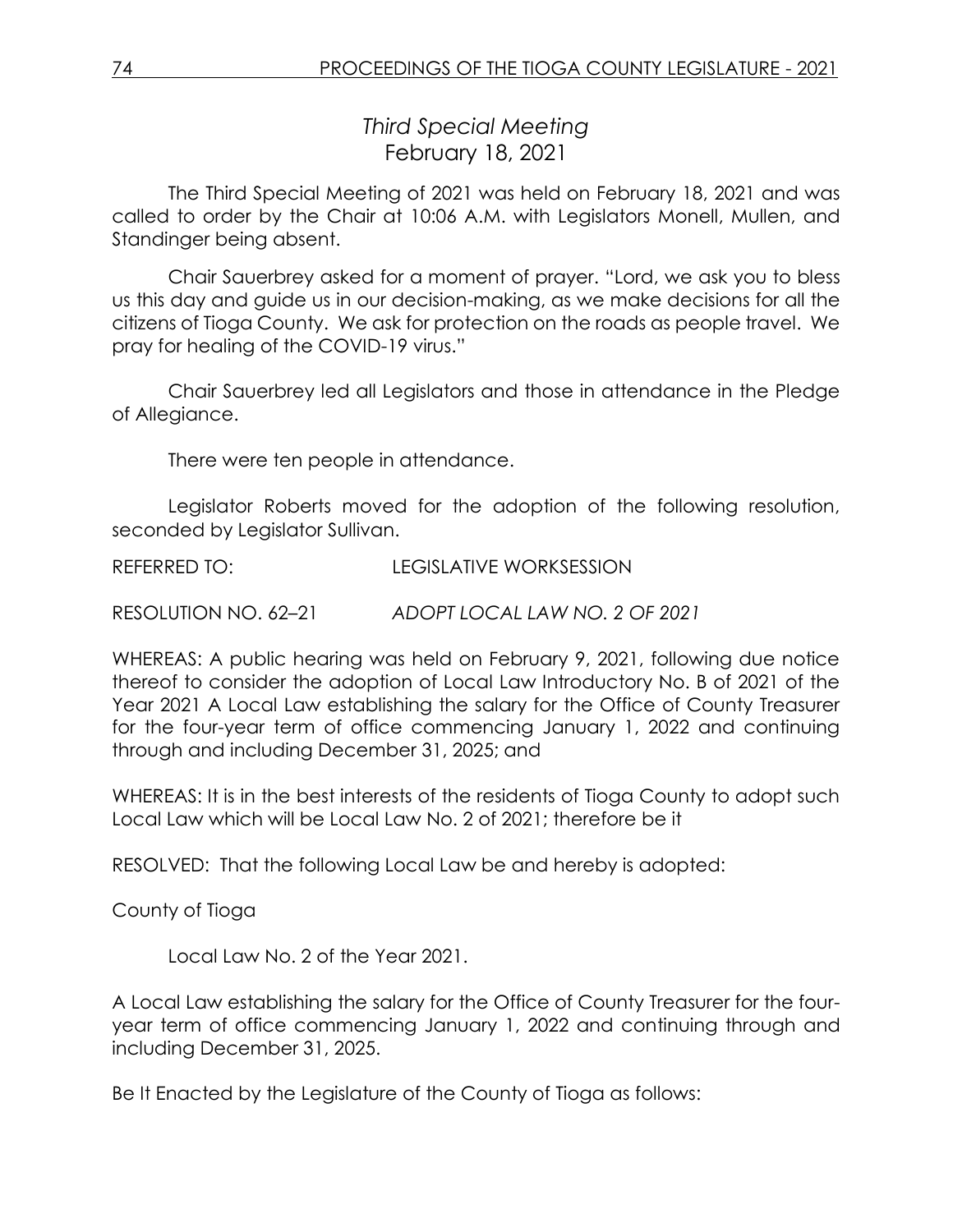## SECTION 1: PURPOSE

As set forth at Local Law No. 3 of 2003, the annual salary for the elected public office of County Treasurer shall not be increased during a term of office.

Accordingly, it is the purpose and intent of this Local Law to establish the salary for Office of County Treasurer for the four-year term of office commencing January 1, 2022 and continuing through and including December 31, 2025.

## SECTION 2: ANNUAL SALARY

- A) The annual salary for the Office of County Treasurer for the term of office beginning January 1, 2022 and continuing through and including December 31, 2025 is hereby established as follows:
	- 1. County Treasurer \$73,087

## SECTION 3: SEVERABILITY

If any clause, sentence, phrase, paragraph, subdivision, section, rule or part of this ordinance shall be adjudged by any Court or Agency of competent jurisdiction to be invalid, such judgment shall not affect, impair, or invalidate the remainder thereof, but shall be confined in its operation to the clause, sentence, phrase, paragraph, subdivision, section, rule or part thereof directly involved in the controversy in which such judgment shall have been rendered.

## SECTION 4: EFFECTIVE DATE

This Local law shall take effect January 1, 2022.

And be it further

RESOLVED: That the Clerk of the Legislature be and hereby is directed, pursuant to Local Law No. 4 of 1992, to cause to be published in the official newspapers of the County of Tioga a synopsis of such Local Law, such synopsis to be within ten days after adoption of the Local Law; and be it further

RESOLVED: That the Clerk of the Legislature be and hereby is directed within five days after adoption of such Local Law to cause the Local Law to be filed as required by the Municipal Home Rule Law Section 27.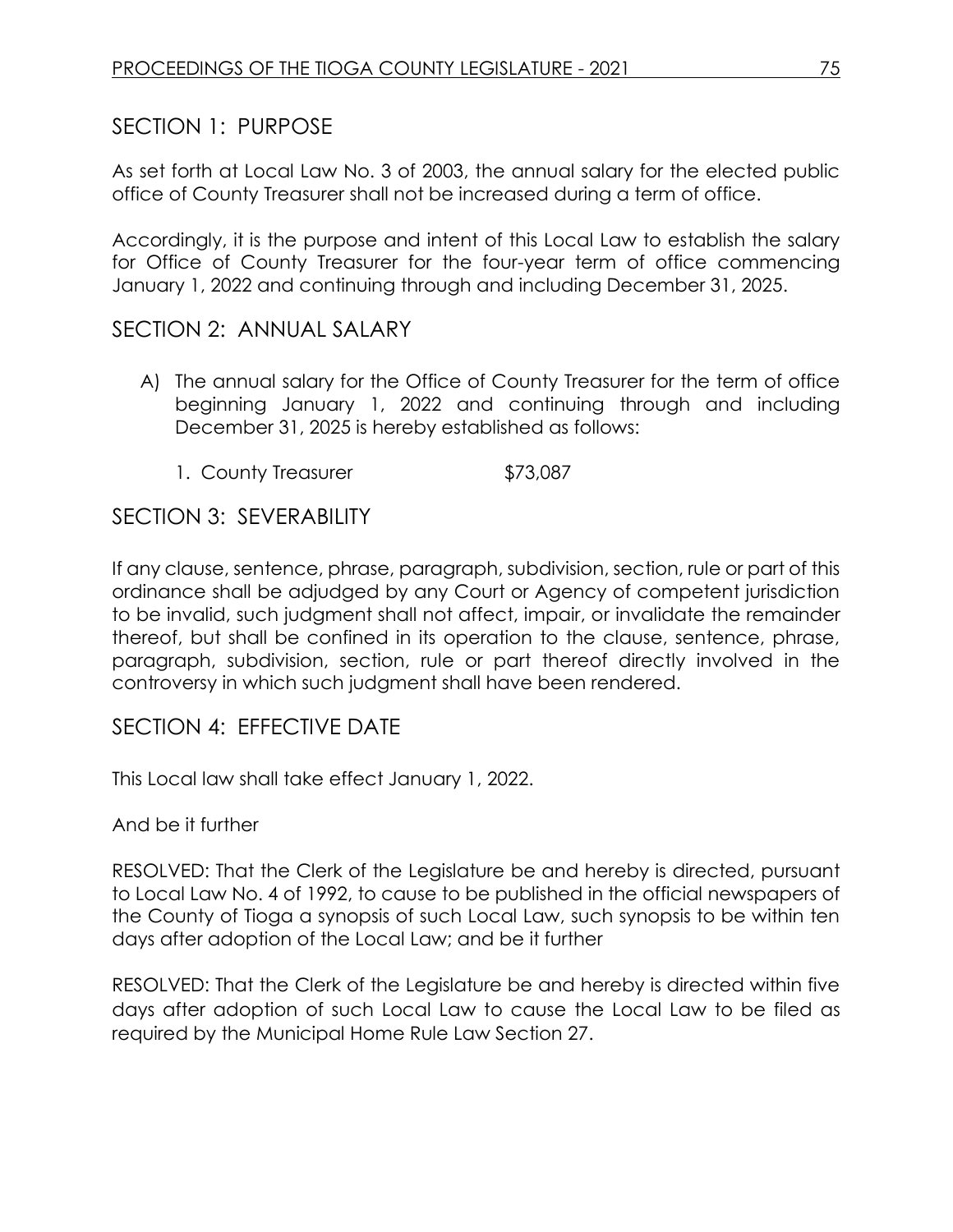ROLL CALL VOTE

Yes – Legislators Sauerbrey, Roberts, Sullivan, Weston, Balliet, and Hollenbeck.

No – None.

Absent – Legislators Monell, Mullen, and Standinger.

RESOLUTION ADOPTED.

Legislator Roberts moved for the adoption of the following resolution, seconded by Legislator Hollenbeck.

REFERRED TO: LEGISLATIVE WORKSESSION

RESOLUTION NO. 63-21 *ADOPT TIOGA COUNTY POLICE REFORM & REINVENTION COLLABORATIVE PLAN* 

WHEREAS: The Police Reform & Reinvention Collaborative was directed by Governor Cuomo's Executive Order of June 12, 2020; and

WHEREAS: All municipalities in New York State that have police forces are required to participate and submit a written plan by April 1, 2021; and

WHEREAS: If communities to fail to submit a written plan, their funding will be withheld by the NYS Department of Budget; and

WHEREAS: This process was structured, according to the guidelines provided in the New York State Police Reform and Reinvention Collaborative, requiring community input and participation, along with an assessment of policing policies; and

WHEREAS: Tioga County understands that maintaining public safety is extremely important and is one of the essential roles of government. In order to achieve that goal, there must be mutual trust and respect between police and the communities they serve; and

WHEREAS: Tioga County has followed the guidelines of the Police Reform & Reinvention Collaborative in the following ways:

- Reviewed the needs of the community served by the Tioga County Sheriff's Office and evaluated the Department's current policies and practices.
- Established and evaluated policies that allow police to safely perform their duties.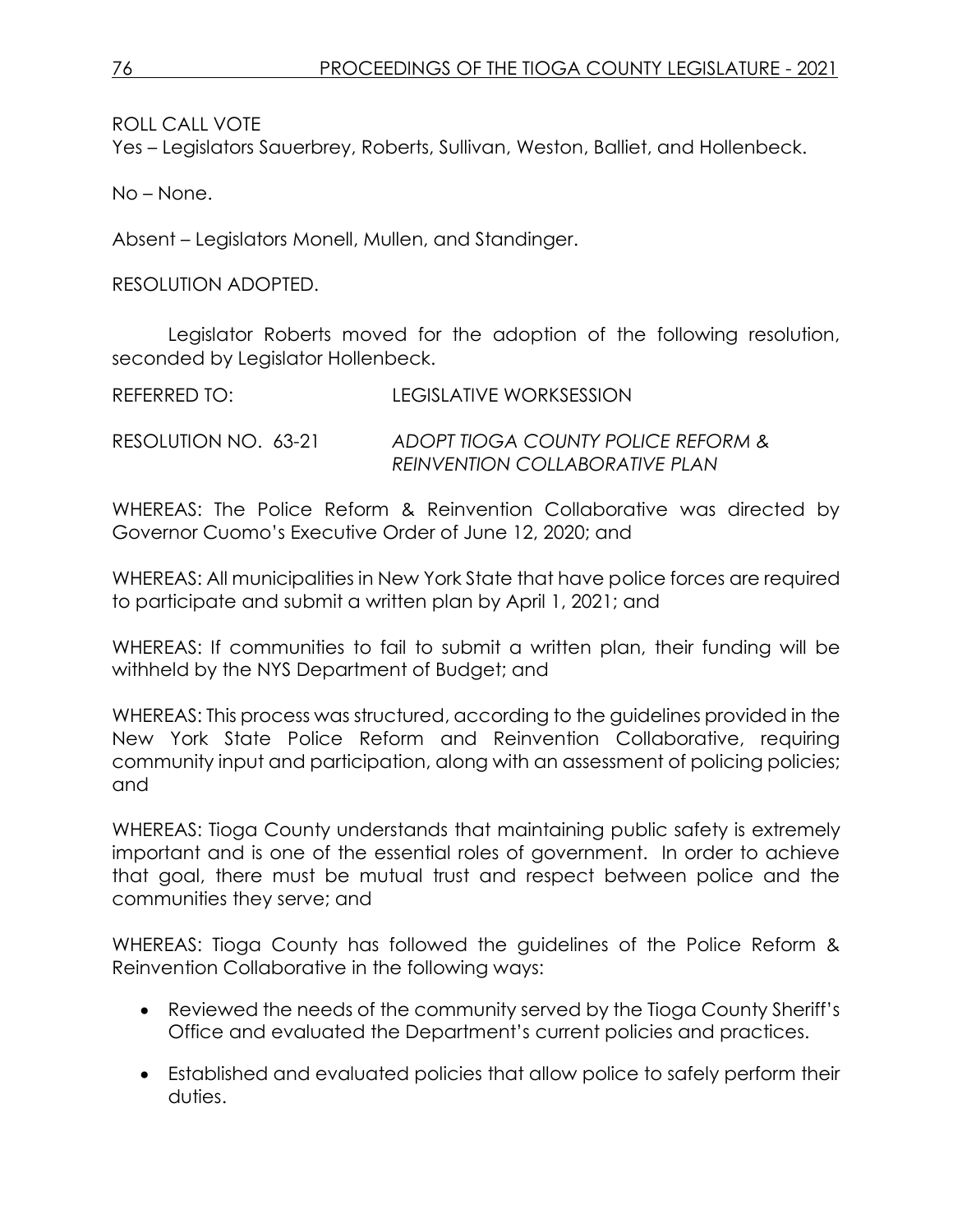- Involved the entire community in the discussion by way of a public survey distributed on November 23, 2020 and hosted a community-wide conversation on January 27, 2021.
- Comments and recommendations were received from the public.

And

WHEREAS: The Tioga County Legislature has read, reviewed, and agreed with the information presented in the Plan; therefore be it

RESOLVED: That the Tioga County Legislature accepts and adopts the Tioga County Sheriff Police Reform & Reinvention Collaborative Plan; and be it further

RESOLVED: That the Tioga County Legislature, upon adoption of this resolution, will send the Tioga County Sheriff Police Reform & Reinvention Collaborative Plan to the New York State Department of Budget by the established deadline for full compliance.

ROLL CALL VOTE Yes – Legislators Sauerbrey, Roberts, Sullivan, Weston, Balliet, and Hollenbeck.

No – None.

Absent – Legislators Monell, Mullen, and Standinger.

RESOLUTION ADOPTED.

Legislator Roberts moved for the adoption of the following resolution, seconded by Legislator Sullivan.

| REFERRED TO:         | <b>FINANCE/LEGAL COMMITTEE</b><br><b>LEGISLATIVE WORKSESSION</b>                              |
|----------------------|-----------------------------------------------------------------------------------------------|
| RESOLUTION NO. 64-21 | ESTABLISH AND FUND E911RESERVE FROM<br>LOCAL LAW NO. 3 OF 2017 AND<br>LOCAL LAW NO. 1 OF 1991 |

WHEREAS: Tioga County adopted Local Law No. 1 of 1991 which imposed a monthly local surcharge per access line for an enhanced emergency telephone system; and